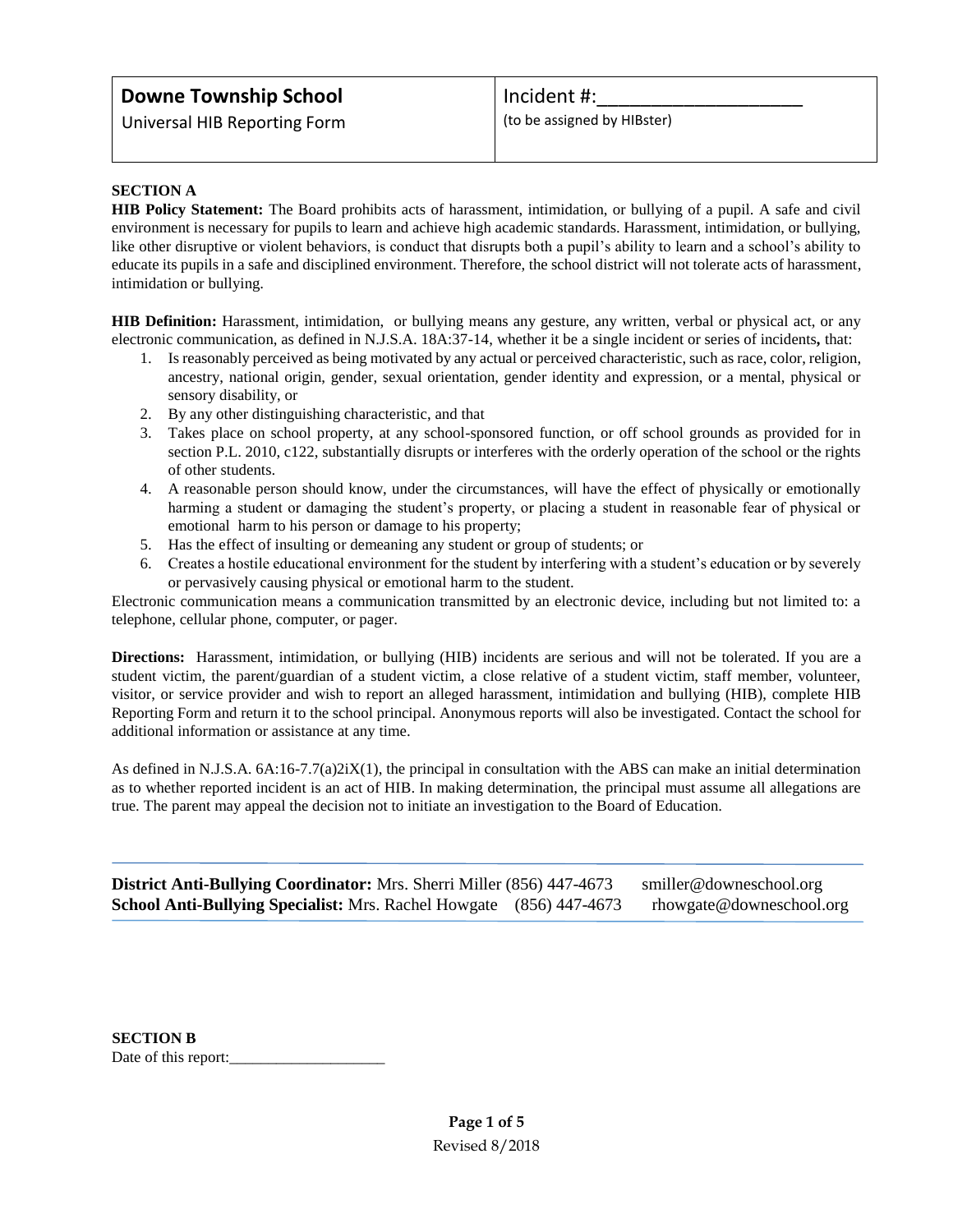| <b>Downe Township School</b><br>Universal HIB Reporting Form                                                                                                                                                        | Incident #:_________________________<br>(to be assigned by HIBster) |  |  |  |
|---------------------------------------------------------------------------------------------------------------------------------------------------------------------------------------------------------------------|---------------------------------------------------------------------|--|--|--|
| $\Box$ Check if you wish to remain anonymous.                                                                                                                                                                       |                                                                     |  |  |  |
| Relationship to School Community                                                                                                                                                                                    |                                                                     |  |  |  |
| Indicate how you learned about the alleged incident:<br>___Informed by Alleged Target;<br>____Witnessed Alleged Incident;<br>Informed by Other Person (If so, identify if student, parent, employee, or volunteer): |                                                                     |  |  |  |
| <b>Date</b> and <b>Time</b> of alleged incident:                                                                                                                                                                    |                                                                     |  |  |  |
|                                                                                                                                                                                                                     |                                                                     |  |  |  |
| Have you talked to anyone about this already (student, teacher, other adult)? Circle one: Yes<br>No If                                                                                                              |                                                                     |  |  |  |

Under New Jersey law, "harassment, intimidation, or bullying" means any gesture, any written, verbal or physical act or any electronic communication, whether it is a single incident or a series of incidents, that:

- A. Is reasonably perceived as being motivated by either any actual or perceived characteristic, such as race, color, religion, ancestry, national origin, gender, sexual orientation, gender identity and expression, or a mental, physical or sensory disability, or by any other distinguishing characteristic;
- B. Takes place on school property, at any school-sponsored function, on a school bus, or off school grounds, as provided for in N.J.S.A. 18A:37-15.3;
- C. Substantially disrupts or interferes with the orderly operation of the school or the rights of other students; and that
	- 1. A reasonable person should know under the circumstances, that the acts will have the effect of physically or emotionally harming a student or damaging the student's property, or placing a student in reasonable fear of physical or emotional harm to his/her person or damage to his/her property; or
	- 2. Has the effect of insulting or demeaning any student or group of students; or
	- 3. Creates a hostile educational environment for the student by interfering with a student's education or by severely or pervasively causing physical or emotional harm to the student.

Student(s)/Person(s) Accused of Exhibiting Harassment, Intimidation or Bullying (HIB) Behavior:

| . .<br>____________________________ | -<br>________________________ |    |
|-------------------------------------|-------------------------------|----|
| ⊶<br>. .                            |                               | __ |

**Page 2 of 5** Revised 8/2018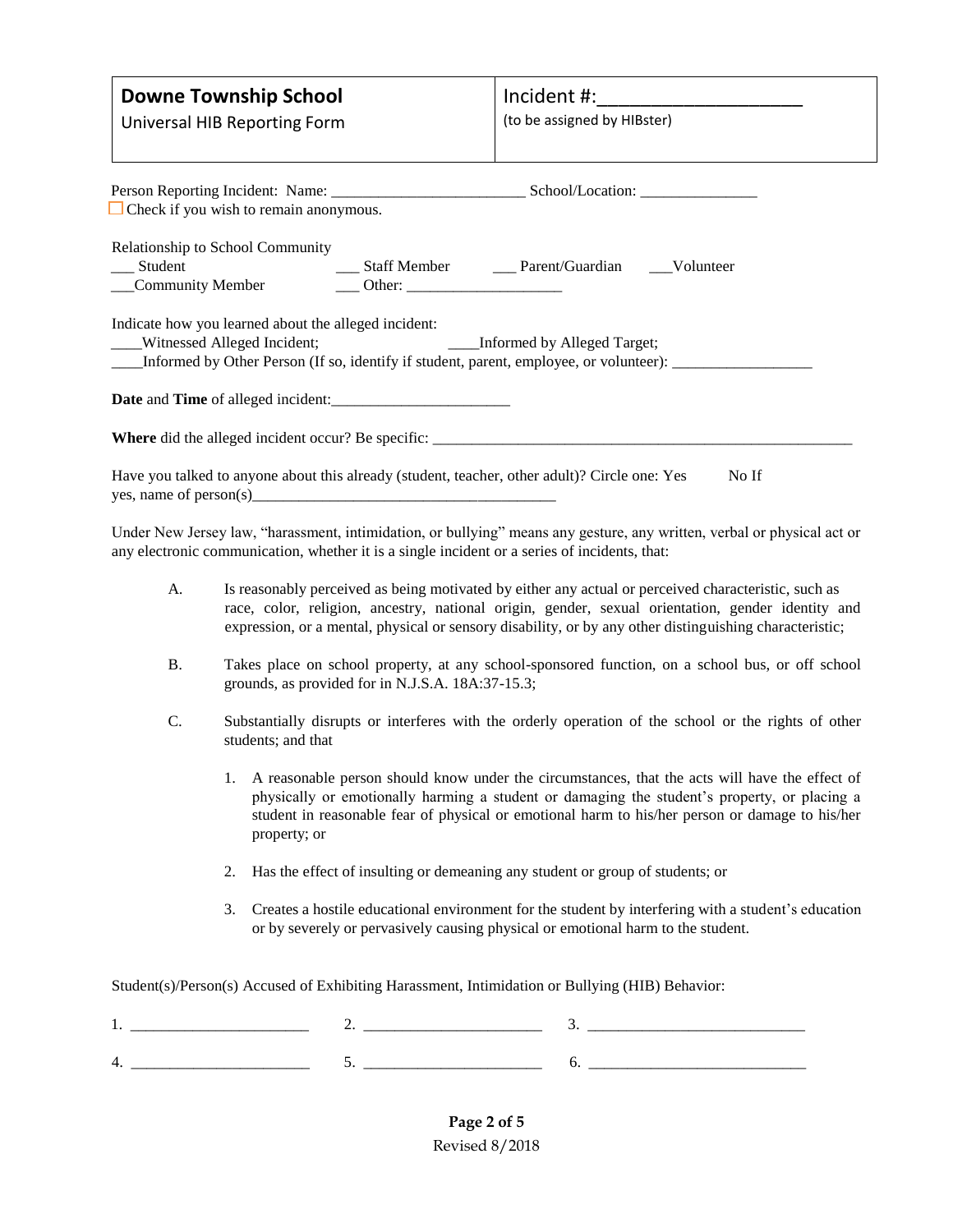# **Downe Township School**

Universal HIB Reporting Form

(to be assigned by HIBster)

Student(s) Alleged to be the Target of HIB Behavior:

1. \_\_\_\_\_\_\_\_\_\_\_\_\_\_\_\_\_\_\_\_\_\_\_\_\_\_ 2. \_\_\_\_\_\_\_\_\_\_\_\_\_\_\_\_\_\_\_\_\_\_\_\_\_ 3. \_\_\_\_\_\_\_\_\_\_\_\_\_\_\_\_\_\_\_\_\_\_\_\_\_\_\_\_

Please place an "x" next to the statement(s) that best describes the behavior reported:

### **Verbal Physical**

Name calling Kicking Taunting/ridiculing Taunting/ridiculing Taunting/punching Mocking Pushing Pushing Pushing Pushing Pushing Pushing Pushing Pushing Pushing Pushing Pushing Pushing Pushing Pushing Pushing Pushing Pushing Pushing Pushing Pushing Pushing Pushing Pushing Pushing Pushing Pushing Pushin Making offensive comments **and all all the Secure 2** Pinching Teasing Stalking Stalking Demeaning comments **Example 2** Inappropriate touching

- 
- 
- 
- 
- 
- 

## **Emotional Electronic Aggression (Cyberbullying)**

- Offensive graffiti **and Community Community Community Community Community Community Community Community Community Community Community Community Community Community Community Community Commun** Excluding from group **Excluding from group C** Offensive emails Spreading rumors **Spreading rumors** Sending degrading images Taking possessions/money and the possessions of lies about someone possessions are possessions of lies about someone Being forced to do something **EXECUTE:** Assuming a person's electronic identity with
- against his/her will the intent of causing harm

## **Other**

\_\_\_ (Please state):\_\_\_\_\_\_\_\_\_\_\_\_\_\_\_\_\_\_\_\_\_\_\_\_\_\_\_\_\_\_\_\_\_\_\_\_\_\_\_\_\_\_\_\_\_\_\_\_\_\_\_\_\_\_\_\_\_\_\_\_\_\_\_\_\_\_\_\_\_\_\_

Describe the incident. (Be specific)<br>
<u>Describe the incident</u> of the specific)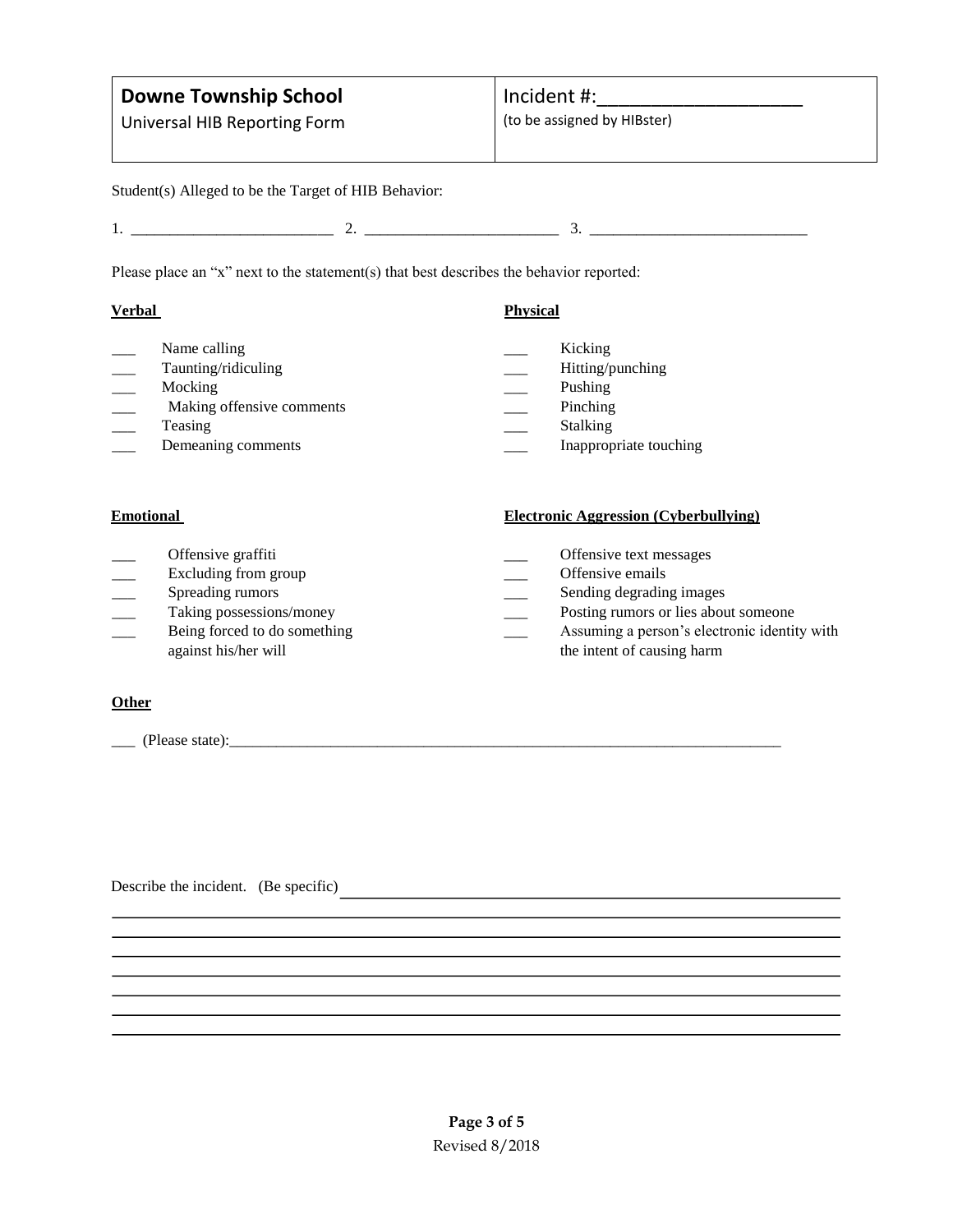# **Downe Township School**

Incident #:

Universal HIB Reporting Form

(to be assigned by HIBster)

Check all actual or perceived characteristics that were or may have been motivational factors in the alleged bullying incident:

| ___ Appearance | _Disability                             | Home circumstances | __ Religion |
|----------------|-----------------------------------------|--------------------|-------------|
| Ancestry       | Gender                                  | Medical condition  | Sexual      |
| Color          | Gender Identity<br>& Expression         | Race/ethnic origin | Orientation |
| Not Applicable | Other Distinguishing Characteristic(s): |                    |             |

Identify what harm you believe was or may have been caused by the alleged incident. Check all that may apply:

- \_\_\_\_Substantial disruption or interference with orderly operation of the school;
- \_\_\_\_Substantial disruption or interference with rights of others;
- \_\_\_\_Physical or emotional harm;
- \_\_\_\_Insulting or demeaning;
- \_\_\_\_Creates a hostile educational environment;
- \_\_\_\_Interferes with student's education;
- \_\_\_\_Other (Please elaborate): \_\_\_\_\_\_\_\_\_\_\_\_\_\_\_\_\_\_\_\_\_\_\_\_\_\_\_\_\_\_\_\_\_\_\_\_\_\_\_\_\_\_\_\_\_\_\_\_\_\_\_\_\_\_\_\_\_\_\_\_\_\_\_\_\_

Is there any other information regarding this situation that you want to share? (Explain)

Who else may have observed/witnessed the incident? (Be as specific as possible)

Name of Witness 1:

Activity/location of Witness (1) during incident:

**Page 4 of 5** Revised 8/2018